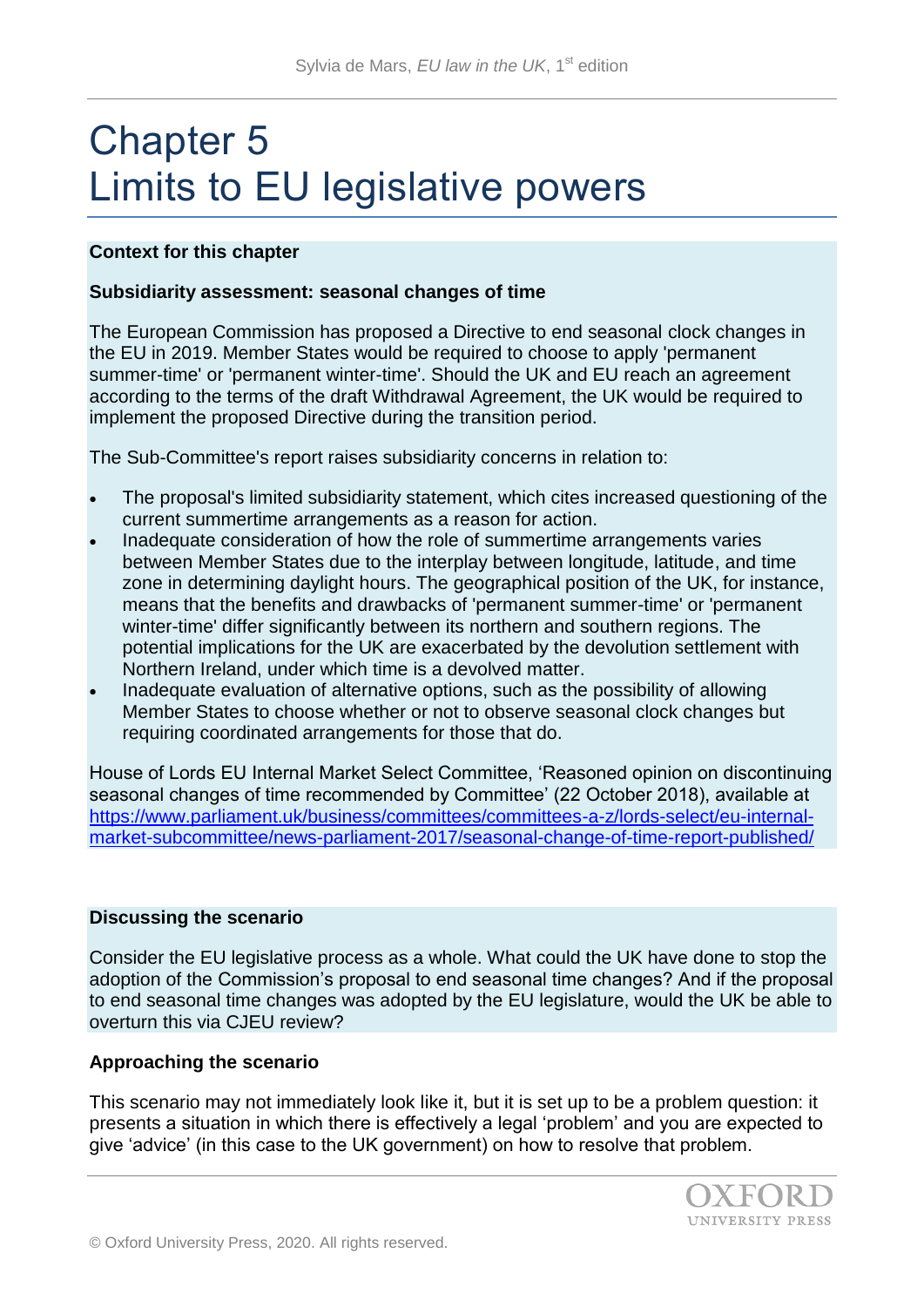To start with, we can assume from the phrasing of the instructions that the UK does not *want* seasonal time changes to end. You have to approach your 'advice' from that perspective. The basic starting point of the question is to answer two separate but related questions:

- 1) What could the UK have done to stop the Commission's proposal from being adopted?
- 2) If the proposal was adopted, could the UK have had this overturned via CJEU review?

Note that the scenario is asking about actions the UK could have taken *when it was a Member State*. There is no need to consider what its options are during the transition period, let alone thereafter.

## **Question 1**

The first of the two questions asks you to set out what the UK, as a Member State, could do in order to stop a Commission legislative proposal from being adopted. The general instruction to the question is to 'consider the EU legislative process as a whole'.

What this means, then, is that the expected answer considers *all* the places in the legislative process where the Commission must justify its actions, and where the UK might have protested them. The '**Discussing the scenario**' boxes throughout the chapter will have made you reflect on many of these already:

- The Commission has to defend its choice of legislative basis: can it rely on Article 114 TFEU to adopt this directive, and is the content of the directive covered by existing shared competences?;
- The Commission impact assessment needs to demonstrate that its legislative proposal ending seasonal time changes satisfies the principle of subsidiarity (by reference to the *Working Time Directive* and *Vodaphone* cases);
- The UK can vote against adoption of the proposal in the Council of Ministersthough it obviously can be outvoted, as this proposal will be adopted through qualified majority voting;
- And the UK Parliament can send (one or two) reasoned opinions to the Commission, arguing that the proposal is contrary to the principle of subsidiarity.

In light of what Chapters 4 and 5 addressed in detail, it makes sense to consider the matters of competence and subsidiarity in the most detail. Issues that should be addressed here include what the principle of subsidiarity is; how the Early Warning Mechanism was added in the Lisbon Treaty; what the effects of reasoned opinions are (i.e. nothing, or a yellow or orange card); and to what extent using the Early Warning Mechanism has in general been successful. All of this will then permit you to develop a view on how you rate the UK's chances of success in blocking adoption of this Commission proposal.

## **Question 2**

The second of the two questions asks you to consider what the UK can do to protest the adoption of EU-level legislation once it has been adopted. Presumably, here, it has